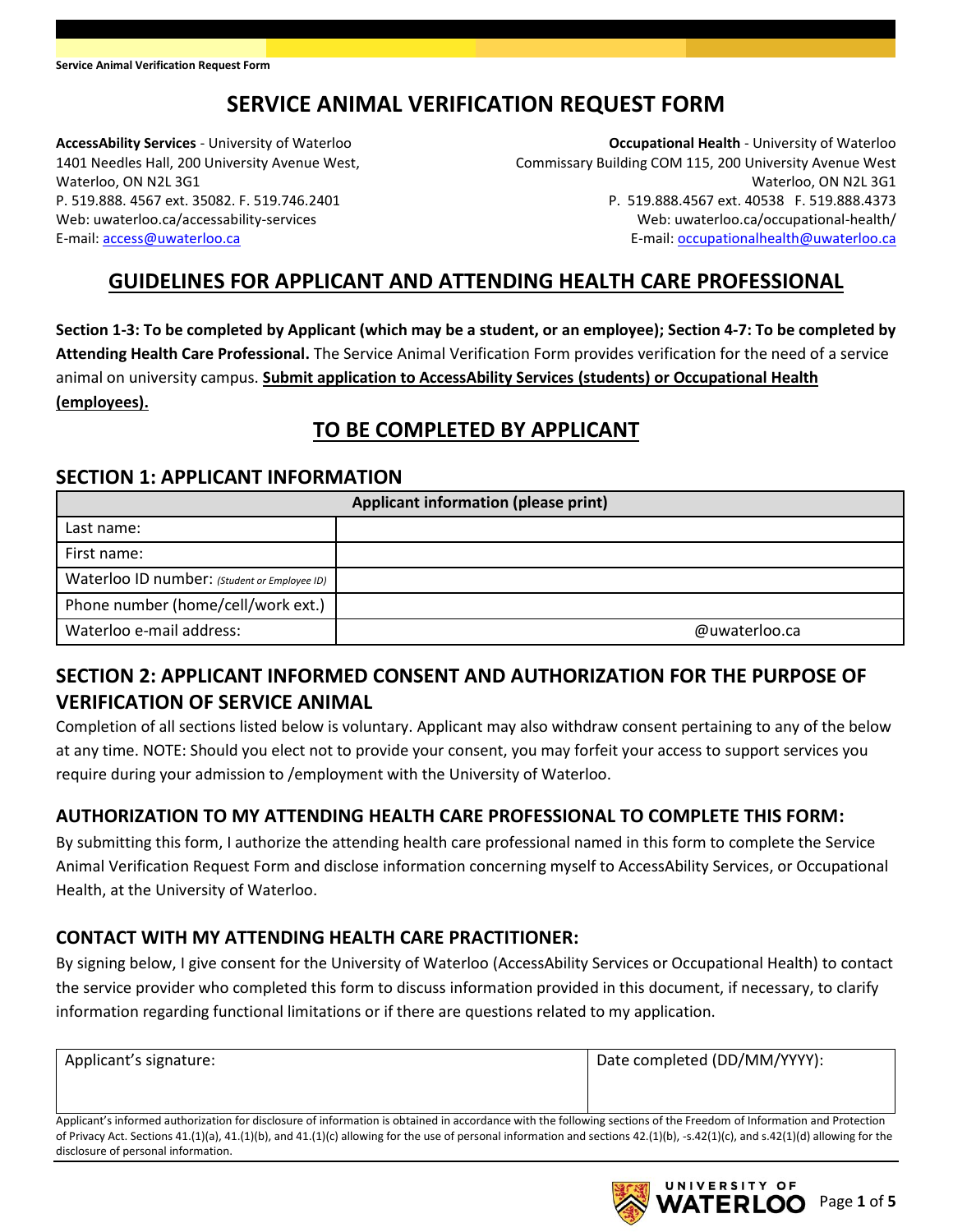### TO BE COMPLETED BY APPLICANT

#### **SECTION 3: ANIMAL INFORMATION**

| Animal information (please print) |  |  |
|-----------------------------------|--|--|
| Animal type:                      |  |  |
| Animal breed:                     |  |  |
| Animal name:                      |  |  |

1. List the types of assistance your service animal provides in relation to your disability:

2. Do you have alternative solutions to aid in accessing services, should your service animal not be available?

- $\square$  Yes
- $\Box$  No

Please describe:

3. Will your service animal be with you at all times while on University Campus?

- $\square$  Yes
- $\square$  No

If no, what is your plan to care for the service animal while not under your supervision?

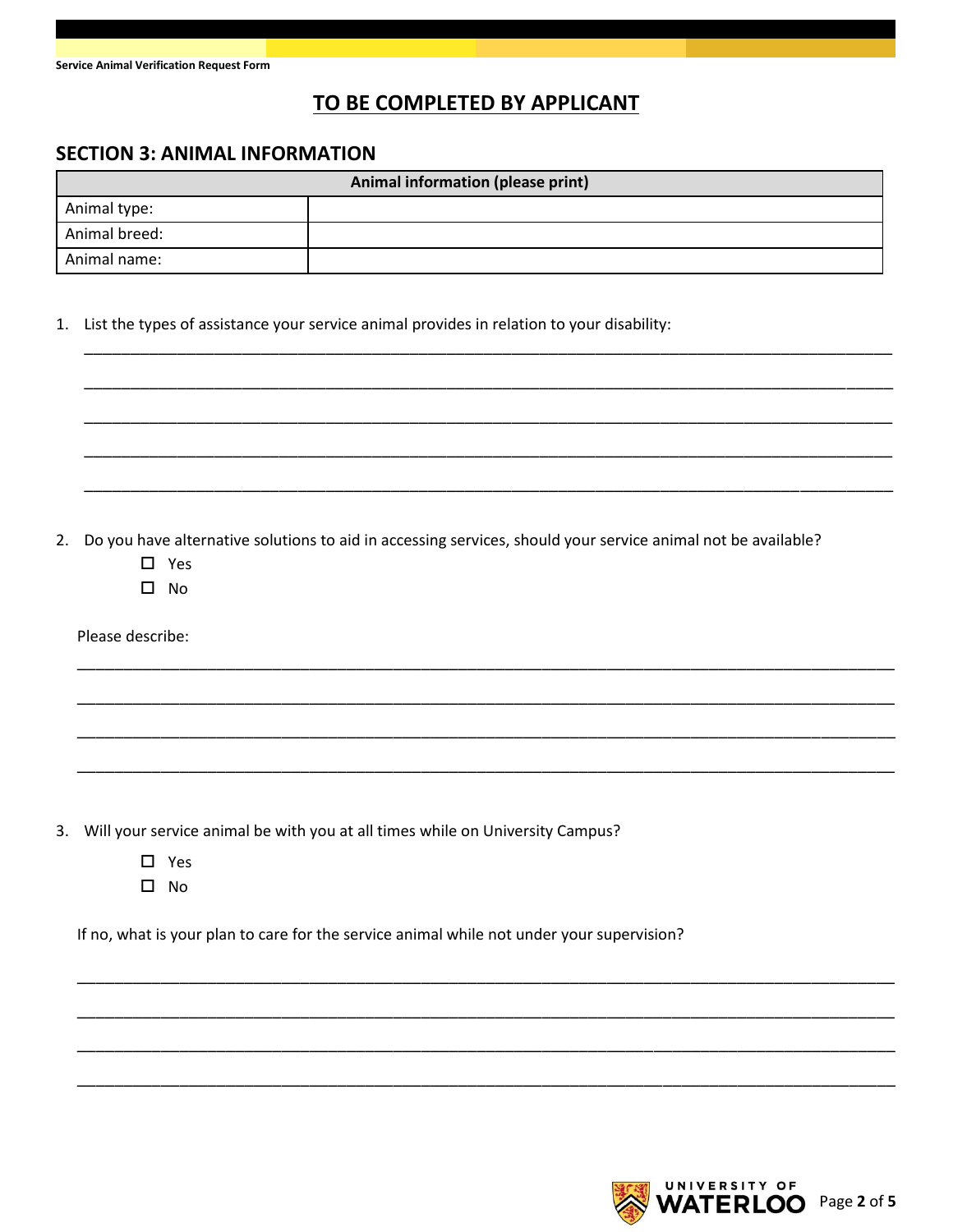| Service Animal Verification Request Form |  |  |  |
|------------------------------------------|--|--|--|
|------------------------------------------|--|--|--|

| Emergency contact for alternate caregiver for animal |  |  |
|------------------------------------------------------|--|--|
| Name:                                                |  |  |
| Address:                                             |  |  |
| Phone number:                                        |  |  |

\*Alternate caregiver must be able to attend the campus within 30 minutes notice.

### **TO BE COMPLETED BY ATTENDING HEALTH CARE PRACTITIONER**

The University of Waterloo (AccessAbility Services, or Occupational Health) requires verification of the need for a service animal by a licensed/registered health care provider, who has in-depth knowledge of the applicant's condition and is able to prescribe a service animal. All documentation of the applicant's disability is kept strictly confidential and is not released without written consent.

#### **SECTION 4: VERIFICATION OF DISABILITY**

- 1. Does your patient have a disability-related need for a service animal as defined by AODA?
	- □ Yes
	- $\Box$  No
- 2. Describe how the service animal enables access to the academic/employment environment specific to the verified disability:

\_\_\_\_\_\_\_\_\_\_\_\_\_\_\_\_\_\_\_\_\_\_\_\_\_\_\_\_\_\_\_\_\_\_\_\_\_\_\_\_\_\_\_\_\_\_\_\_\_\_\_\_\_\_\_\_\_\_\_\_\_\_\_\_\_\_\_\_\_\_\_\_\_\_\_\_\_\_\_\_\_\_\_\_\_\_\_

\_\_\_\_\_\_\_\_\_\_\_\_\_\_\_\_\_\_\_\_\_\_\_\_\_\_\_\_\_\_\_\_\_\_\_\_\_\_\_\_\_\_\_\_\_\_\_\_\_\_\_\_\_\_\_\_\_\_\_\_\_\_\_\_\_\_\_\_\_\_\_\_\_\_\_\_\_\_\_\_\_\_\_\_\_\_\_

\_\_\_\_\_\_\_\_\_\_\_\_\_\_\_\_\_\_\_\_\_\_\_\_\_\_\_\_\_\_\_\_\_\_\_\_\_\_\_\_\_\_\_\_\_\_\_\_\_\_\_\_\_\_\_\_\_\_\_\_\_\_\_\_\_\_\_\_\_\_\_\_\_\_\_\_\_\_\_\_\_\_\_\_\_\_\_

\_\_\_\_\_\_\_\_\_\_\_\_\_\_\_\_\_\_\_\_\_\_\_\_\_\_\_\_\_\_\_\_\_\_\_\_\_\_\_\_\_\_\_\_\_\_\_\_\_\_\_\_\_\_\_\_\_\_\_\_\_\_\_\_\_\_\_\_\_\_\_\_\_\_\_\_\_\_\_\_\_\_\_\_\_\_\_

\_\_\_\_\_\_\_\_\_\_\_\_\_\_\_\_\_\_\_\_\_\_\_\_\_\_\_\_\_\_\_\_\_\_\_\_\_\_\_\_\_\_\_\_\_\_\_\_\_\_\_\_\_\_\_\_\_\_\_\_\_\_\_\_\_\_\_\_\_\_\_\_\_\_\_\_\_\_\_\_\_\_\_\_\_\_\_

- 3. In what situations would your patient require the service animal (check all that apply):
	- $\square$  Classroom / Lectures
	- $\Box$  Office / Workspace Environment
	- $\square$  Tutorials
	- $\square$  Labs
	- $\Box$  Exams / Testing / Evaluation Situations

#### **SECTION 5: ASSESSMENT INFORMATION**

|  |  | $\frac{1}{2}$            |  |
|--|--|--------------------------|--|
|  |  | $\Box$ Home/In Residence |  |

- □ Meal Times / Personal Care
- $\Box$  Meetings
- $\Box$  Other:  $\Box$

Date of initial contact with individual:  $Date:$   $\begin{array}{ccc} \text{Date:} & \text{True} & \text{True} \end{array}$  (DD/MM/YYYY)

Date of last visit with individual:  $Date:$   $Date:$   $\frac{1}{2}$   $\frac{1}{2}$   $\frac{1}{2}$   $\frac{1}{2}$   $\frac{1}{2}$   $\frac{1}{2}$   $\frac{1}{2}$   $\frac{1}{2}$   $\frac{1}{2}$   $\frac{1}{2}$   $\frac{1}{2}$   $\frac{1}{2}$   $\frac{1}{2}$   $\frac{1}{2}$   $\frac{1}{2}$   $\frac{1}{2}$   $\frac{1}{2}$   $\frac{$ 

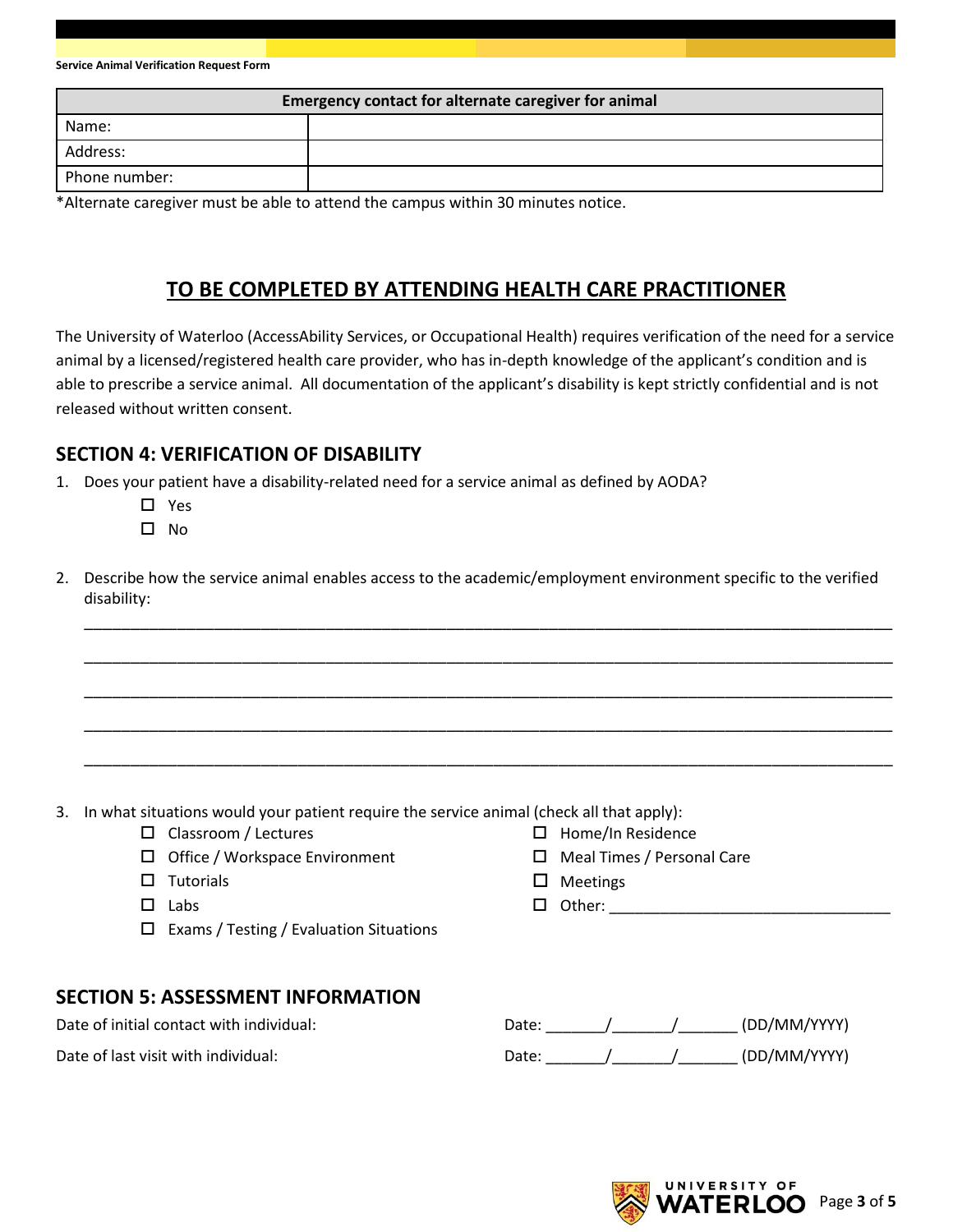### **SECTION 6: ADDITIONAL INFORMATION** *(OPTIONAL)*

**Please note**: if there are any **accommodation needs** (academic or employment) to support accessibility with a service animal, please complete a disability verification form that aligns with the applicant's underlying disability or disabling condition and associated functional limitations. Applicants should contact [AccessAbility Services](https://uwaterloo.ca/accessability-services/students/applying-academic-accommodations/disability-verification) (students) or [Occupational Health](https://uwaterloo.ca/occupational-health/our-services) (employees) for the documentation that applies to their situation.

Please list the functional restrictions and/or limitations your patient is experiencing, or any additional information for the University of Waterloo to consider in supporting your patient:

\_\_\_\_\_\_\_\_\_\_\_\_\_\_\_\_\_\_\_\_\_\_\_\_\_\_\_\_\_\_\_\_\_\_\_\_\_\_\_\_\_\_\_\_\_\_\_\_\_\_\_\_\_\_\_\_\_\_\_\_\_\_\_\_\_\_\_\_\_\_\_\_\_\_\_\_\_\_\_\_\_\_\_\_\_\_\_\_\_\_

\_\_\_\_\_\_\_\_\_\_\_\_\_\_\_\_\_\_\_\_\_\_\_\_\_\_\_\_\_\_\_\_\_\_\_\_\_\_\_\_\_\_\_\_\_\_\_\_\_\_\_\_\_\_\_\_\_\_\_\_\_\_\_\_\_\_\_\_\_\_\_\_\_\_\_\_\_\_\_\_\_\_\_\_\_\_\_\_\_\_

\_\_\_\_\_\_\_\_\_\_\_\_\_\_\_\_\_\_\_\_\_\_\_\_\_\_\_\_\_\_\_\_\_\_\_\_\_\_\_\_\_\_\_\_\_\_\_\_\_\_\_\_\_\_\_\_\_\_\_\_\_\_\_\_\_\_\_\_\_\_\_\_\_\_\_\_\_\_\_\_\_\_\_\_\_\_\_\_\_

\_\_\_\_\_\_\_\_\_\_\_\_\_\_\_\_\_\_\_\_\_\_\_\_\_\_\_\_\_\_\_\_\_\_\_\_\_\_\_\_\_\_\_\_\_\_\_\_\_\_\_\_\_\_\_\_\_\_\_\_\_\_\_\_\_\_\_\_\_\_\_\_\_\_\_\_\_\_\_\_\_\_\_\_\_\_\_\_\_\_

\_\_\_\_\_\_\_\_\_\_\_\_\_\_\_\_\_\_\_\_\_\_\_\_\_\_\_\_\_\_\_\_\_\_\_\_\_\_\_\_\_\_\_\_\_\_\_\_\_\_\_\_\_\_\_\_\_\_\_\_\_\_\_\_\_\_\_\_\_\_\_\_\_\_\_\_\_\_\_\_\_\_\_\_\_\_\_\_\_\_

### **SECTION 7: CERTIFICATE OF ATTENDING HEALTH CARE PRACTITIONER**

*Under Accessibility for Ontarians with Disabilities Act ON Reg 191/11, sec. 80.45 (4), an animal is a "service animal" for a person with a disability if:*

- *the animal can be readily identified as one that is being used by the person for reasons relating to the person's disability, as a result of visual indicators such as the vest or harness worn by the animal, or*
- *the person provides documentation from one of the following regulated health professionals confirming that the person requires the animal for reasons relating to the disability.*

*Please check all that apply to you:*

- *Member of the College of Audiologists and Speech-Language Pathologists of Ontario*
- *Member of the College of Chiropractors of Ontario*
- *Member of the College of Nurses of Ontario*
- *Member of the College of Occupational Therapists of Ontario*
- *Member of the College of Optometrists of Ontario*
- *Member of the College of Physicians and Surgeons of Ontario*
- *Member of the College of Physiotherapists of Ontario*
- *Member of the College of Psychologists of Ontario*
- *Member of the College of Registered Psychotherapists and Registered Mental Health Therapists of Ontario*